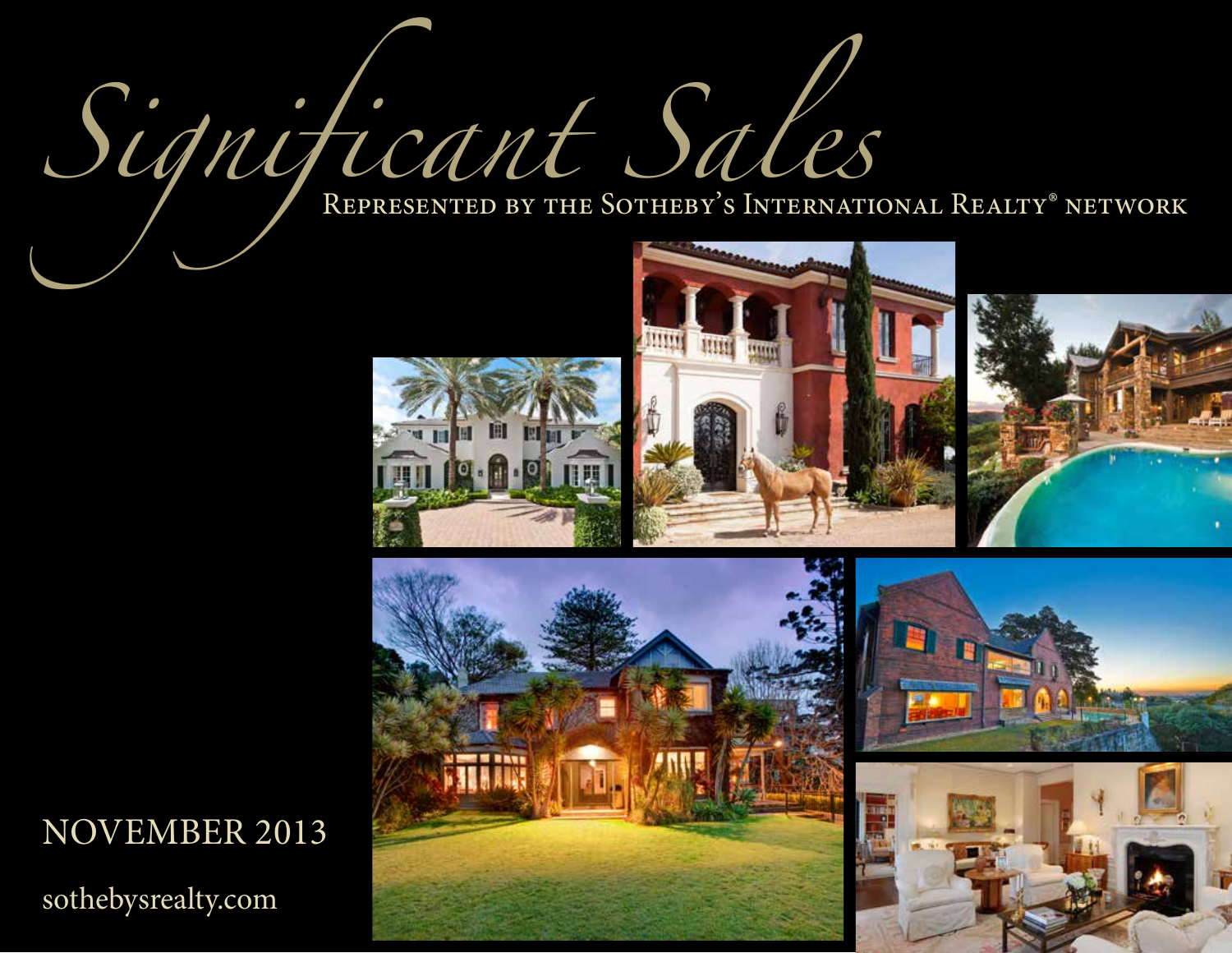ruly special properties are different at every level, and require real estate services that are as well. The Sotheby's International Realty® brand takes great pride in presenting to the world unique places and their stories, and in using our innovative marketing tools, global network and relationships with discerning buyers to perfectly match time-honored properties with those who will appreciate them and give them new life. *T*

> Our agents have access to some of the most qualified buyers in the world. Allow us to show you some of the special properties they have most recently successfully represented.

*special properties around the world*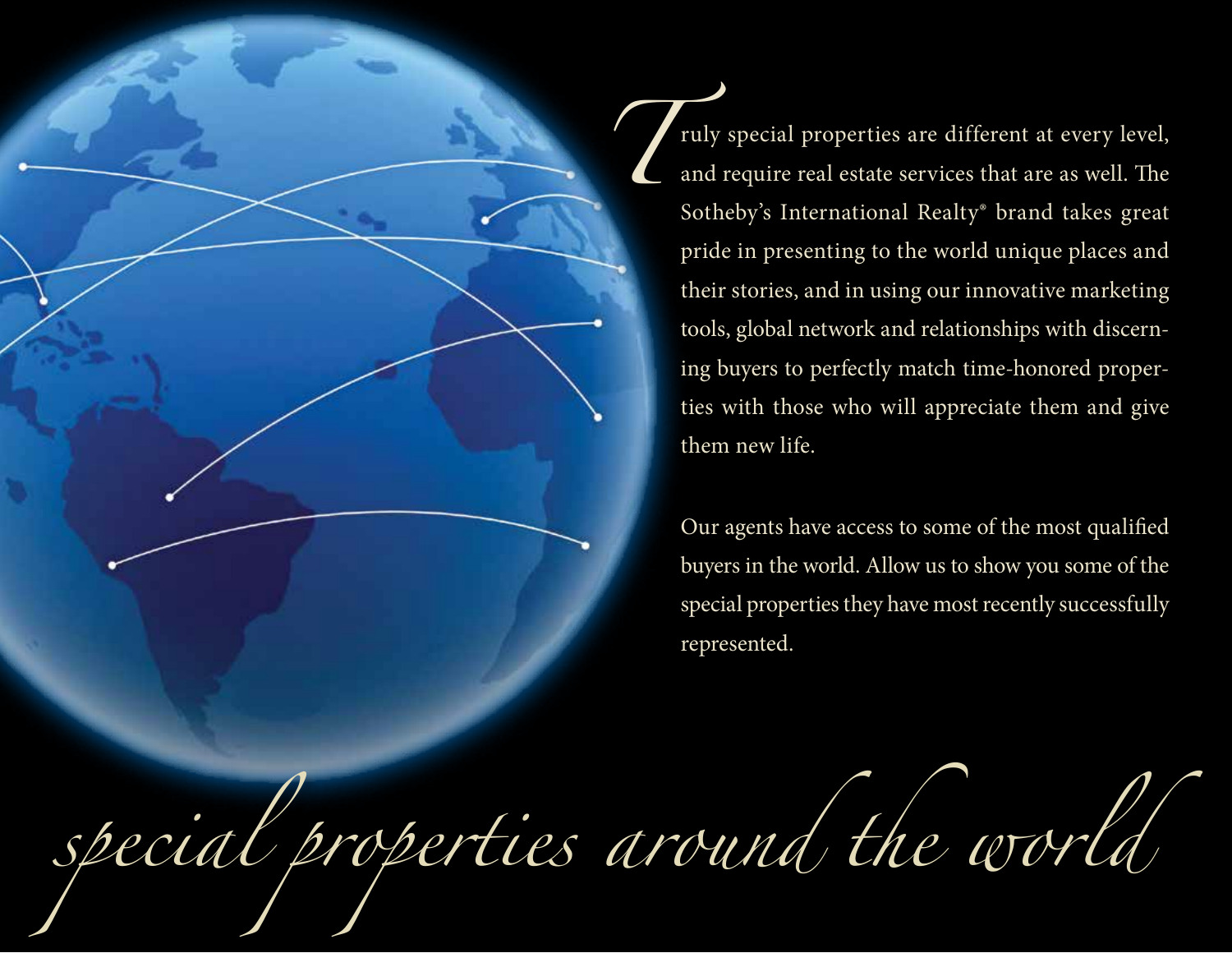**SYDNEY SOTHEBY'S INTERNATIONAL REALTY | \$25,480,000 (USD), \$28,000,000 (AUD) | AUSTRALIA**



 $A<sup>n</sup>$  unrivaled family estate on approximately 2,147square meters of blue-ribbon land with northerly harbour views, this vast private holding is in a class of its own. Designed for a modern family lifestyle with a Nor a class of its own. Designed for a modern family lifestyle with a North-South tennis court, pool and garaging for 18 cars, the property includes a grand five-bedroom mansion, separate one-bedroom penthouse, two-bedroom guest apartment, plus two separate one-bedroom guest/staff apartments. There also is a home cinema and huge park-like level gardens.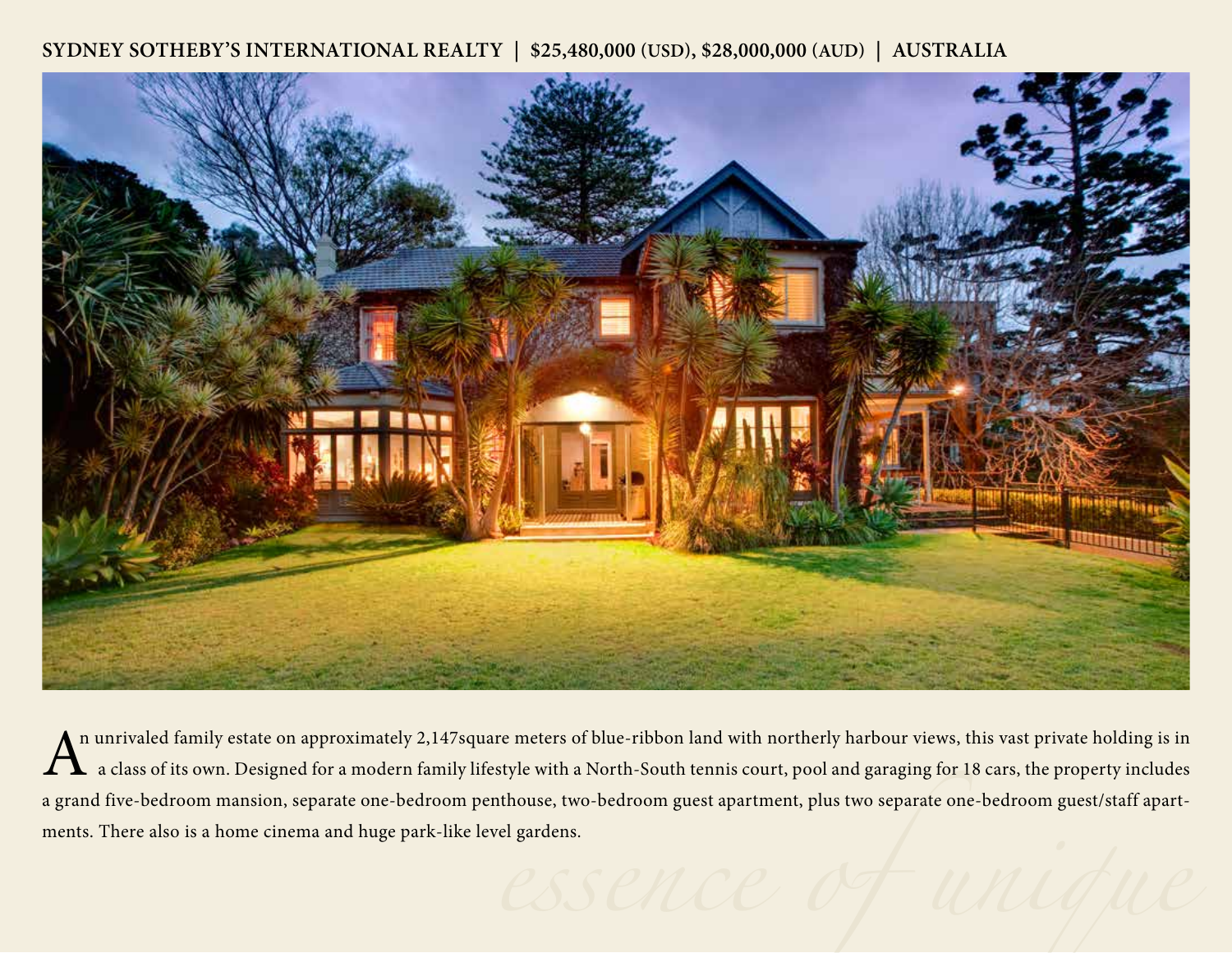#### **ASPEN SNOWMASS SOTHEBY'S INTERNATIONAL REALTY | \$14,725,000 | COLORADO, USA**



Perfectly situated on 1.3 acres on the Ridge of Red Mountain,  $\perp$  the architecture of this refined estate complements the intimate connection with the magnificent mountains. It has direct views of Aspen Mountain and downtown Aspen, sweeping views of all of the mountain ranges from Independence Pass to Mt. Sopris, as well as views of Hallam Lake and the Roaring Fork River. Custom designed by Robert Trown, it has a dramatic great room, entertaining area with sunken bar, nine gas fireplaces, gourmet kitchen, spacious master suite with two balconies, fully-equipped gym, massage room with steam and sauna, 3,000 bottle climatecontrolled wine room and infinity edge pool with waterfall.

#### **SYDNEY SOTHEBY'S INTERNATIONAL REALTY | \$14,133,811 (USD), \$15,501,000 (AUD) | AUSTRALIA**



Sundorne is one of Sydney's grand estates set on approximately<br>2,549 square meters in a prestigious location. A stately English 2,549 square meters in a prestigious location. A stately English manor, it has two street frontages, commands sweeping 270-degree views featuring Sydney Harbour, the CBD, Opera House, Bridge and across to Manly.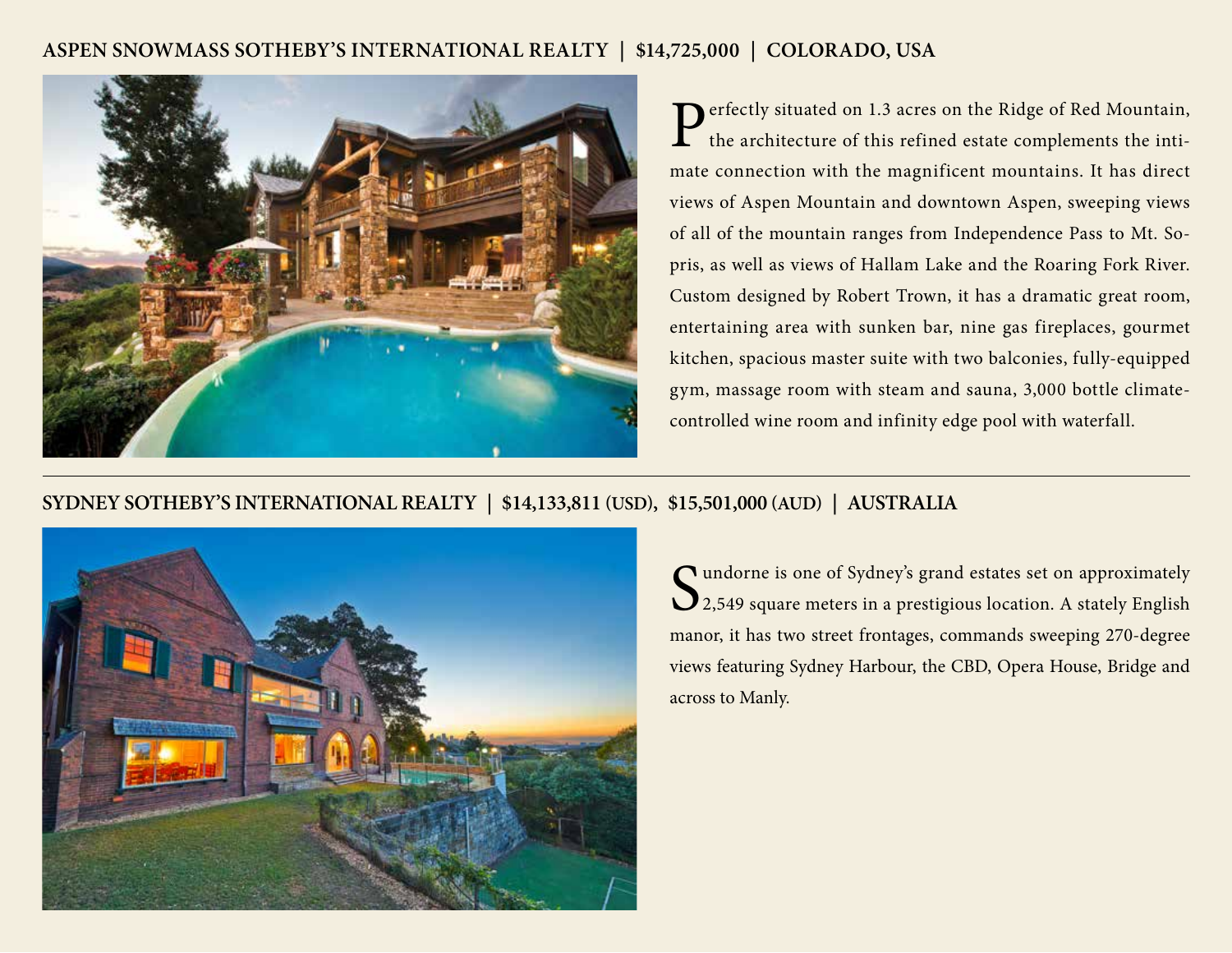## **CAPITAL CITY SOTHEBY'S INTERNATIONAL REALTY | \$12,500,000 | TEXAS, USA**

This home is retired tennis professional Andy Roddick's beautiful 8,960 square foot Lake Austin retreat. It is nestled in the gated privacy and lush trees off of Westlake Drive. Descend past the modern workout gym, the putting green and be welcomed through the courtyard into contemporary charm. Each bedroom has its own bathroom, with all rooms enjoying views of the lake as well as access to the screened-in lanai. As the entire downstairs enjoys breathtaking views of the infinity pool and Lake Austin, the backyard is perfect for an evening on the water, utilizing the outdoor kitchen.



# **extracts the Southeby's INTERNATIONAL REALTY** | \$11,354,840 (USD) \$88,000,000 (HK) | HONG KONG

This breathtaking waterfront retreat is situated on a high floor of a quiet development facing the tranquil bay, with breathtaking views of the greenery and deep blue sea dotted with many islands. The master bedroom has floor-to-ceiling windows. There also is a maid's room and a small balcony off the living room.

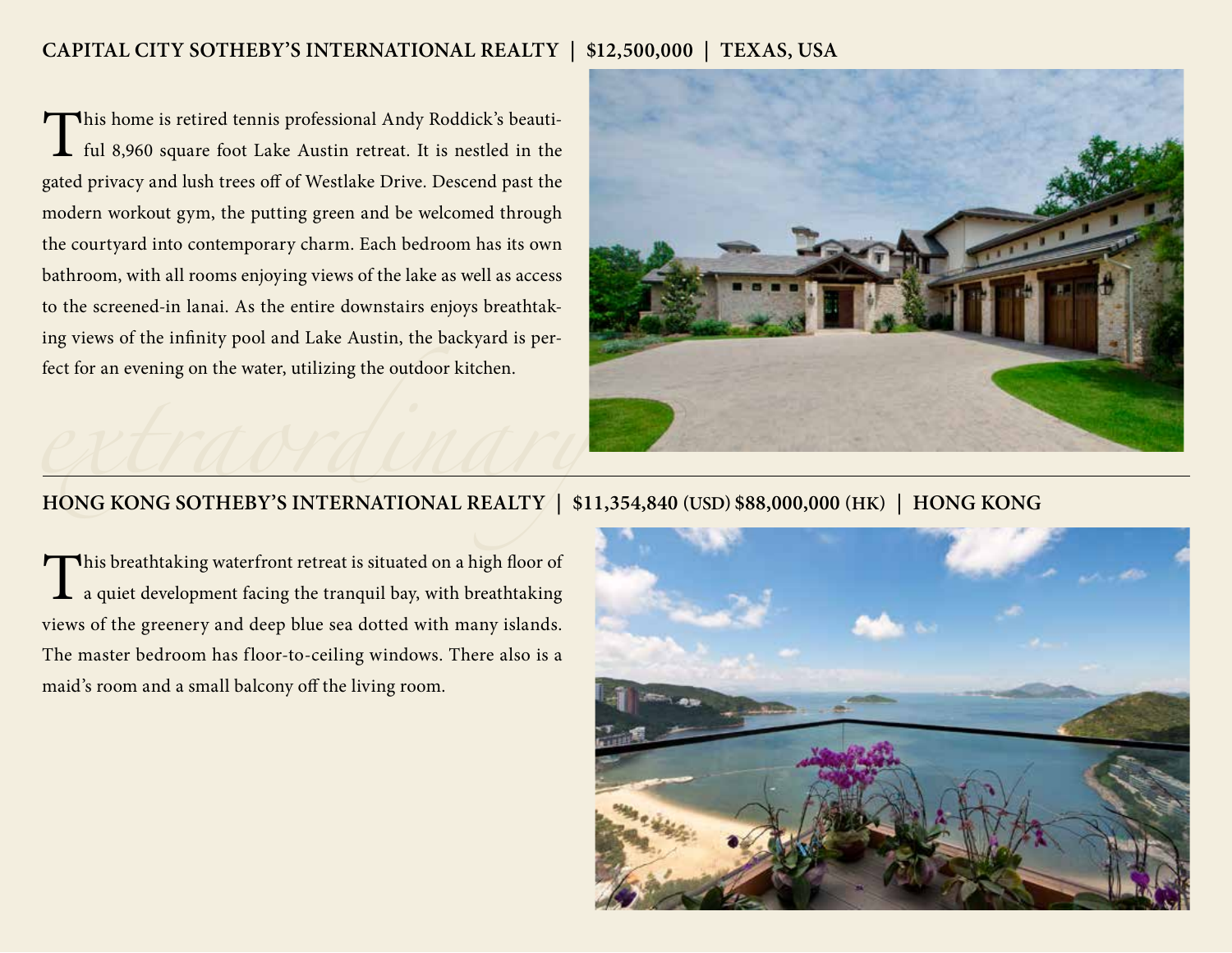#### **PACIFIC SOTHEBY'S INTERNATIONAL REALTY | SALE PRICE UNDISCLOSED | CALIFORNIA, USA**



 $\bf{W}$  ith 50 feet of glass doors that slide away, disappearing into the walls completely, this home allows you to experience the walls completely, this home allows you to experience the ocean in all its glory. This extraordinary residence offers a large lot with a pool/spa. It is one of only two homes on the beach side of the shores with a pool. The home has three bedrooms, three-and-a-half baths and 3,750 square feet.

## **SOTHEBY'S INTERNATIONAL REALTY–GREENWICH BROKERAGE | \$10,832,000 | CONNECTICUT, USA**



European country gardens blend with the romance of this spectracular Georgian-brick manor on over 4.5 lush mid-country tacular Georgian-brick manor on over 4.5 lush mid-country private acres. There is a stately drawing room, library and classic gourmet kitchen with breakfast area. An English conservatory links formal areas with the gardens, fountains and heated swimming pool and spa. Upstairs there are five suites including a romantic master suite and four additional ensuite bedrooms, movie theater, massage and exercise rooms, office and interactive golf room.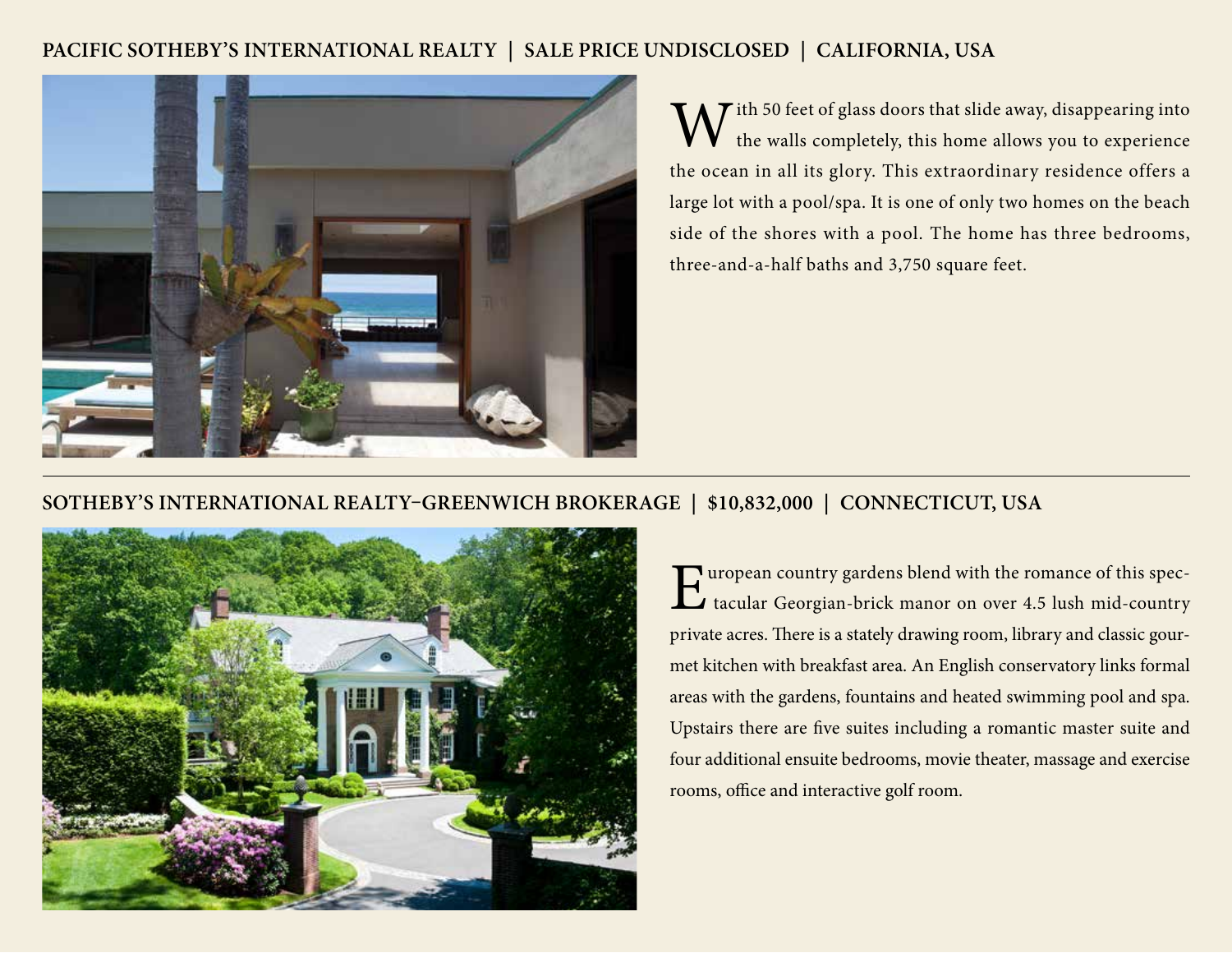This Tuscan-style villa has orchards, a vineyard and state-ofthe-art equestrian facilities. Situated on approximately 10 acres and with outstanding ocean views, the approximately 8,725 square foot, four bedroom main residence has four full and four half baths. Built in 2005, the home has wide loggias that open to a pool and spa. A guest suite, art deco-style home theater, library, four fireplaces and 1,700-bottle wine cellar add to the unmatched amenities of this ideal country estate. Old World sophistication and 21st century comforts include walnut and travertine floors with radiant heat, mosaic tile work and period-style lighting throughout.



#### **SOTHEBY'S INTERNATIONAL REALTY–EAST SIDE MANHATTAN BROKERAGE | \$10,000,000 | NEW YORK, USA**

This sun-flooded apartment is located in one of New York's<br>most distinguished and sought-after buildings boasting most distinguished and sought-after buildings boasting spectacular views over the East River. There are bay windows looking over the River, two wood burning fireplaces and 13 rooms consisting of a large living room, dining room, library, sitting room and four bedrooms with ensuite bath. In addition there are three maid's rooms with a bath, a separate laundry room, breakfast room, eat-in kitchen and butler's pantry.

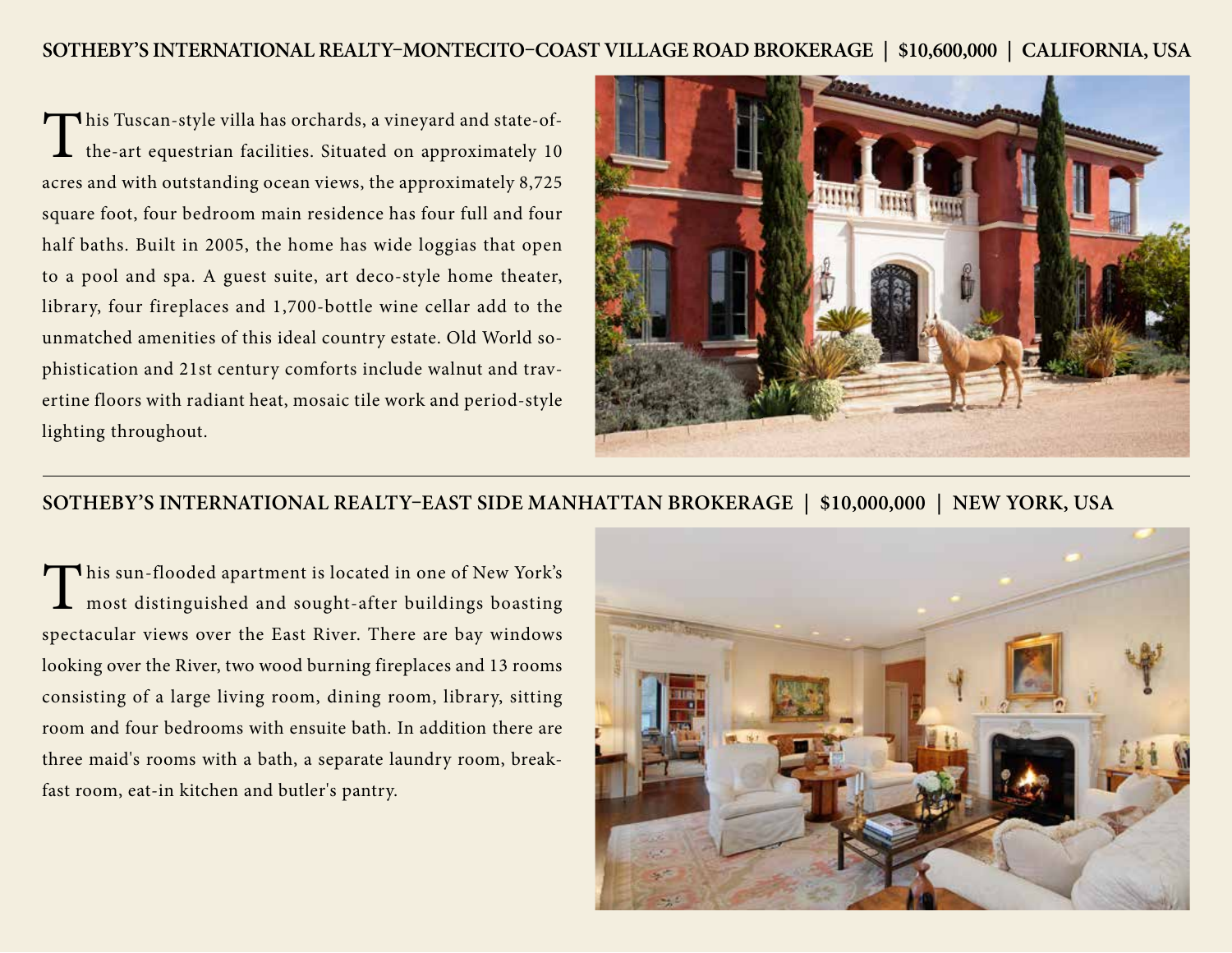#### **SOTHEBY'S INTERNATIONAL REALTY–GREENWICH BROKERAGE | \$9,500,000 | CONNECTICUT, USA**



This direct waterfront property offers the opportunity to build a 15,407 square foot house, pool and guest house. It has great elevation with watery vistas along the tranquil waters of the Long Island Sound. The massive stone pier gives this property all the nautical potential a master mariner could desire.

#### **GIBSON SOTHEBY'S INTERNATIONAL REALTY |\$9,300,000 | MASSACHUSETTS, USA**



This home overlooks the famous public garden. It has an el-**L** egant formal parlor level with magnificent formal entertaining rooms and soaring ceilings. The custom-designed kitchen is finished with marble and custom glass front cabinetry and has a wall of French doors to the enclosed blue stone garden. It has six bedrooms, an au pair suite and top floor family/media room. There also is a roof deck with outdoor TV, fireplace and built-in grill. There are a total of 11 fireplaces.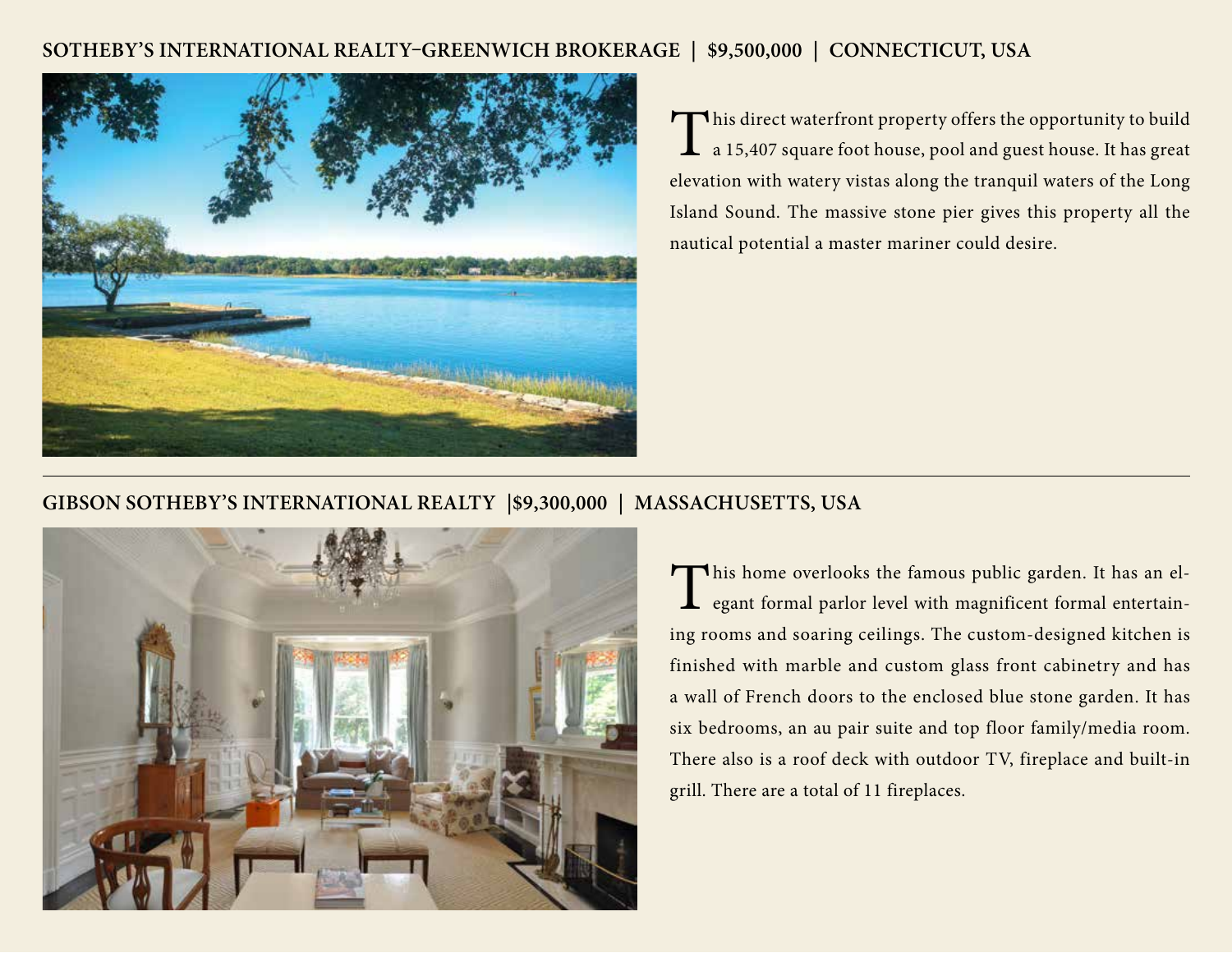#### **SOTHEBY'S INTERNATIONAL REALTY–EAST HAMPTON BROKERAGE | \$9,245,000 | NEW YORK, USA**

long private drive leads to this stunning traditional home with six bedrooms and eight bathrooms. Set on 1.5 beautifully manicured acres, the home has a living room with wood-burning fireplace, custom built-ins and French doors. There also is a light-filled office, den, formal dining with brick fireplace and junior master bedroom on the first floor. The large upstairs master bedroom has a fireplace and French doors opening to a deck overlooking the grounds and gardens. The home has a heated gunite pool and pool house, outdoor entertaining area, bluestone terrace and two-car garage.



#### **SOTHEBY'S INTERNATIONAL REALTY–EAST SIDE MANHATTAN BROKERAGE | \$8,800,000 | NEW YORK, USA**

This sun-filled home is in one of Park Avenue's finest, full service cooperatives. This high floor, corner apartment is in service cooperatives. This high floor, corner apartment is in exquisite condition and offers high ceilings, semi-private elevator, hardwood floors, a wood burning fireplace, a large and elegant gallery and oversized rooms. The grand entry foyer flows beautifully to the library and living room. The lavish master bedroom offers abundant closet space and a stunning master bath. This oversized suite has been expanded to include the original layout's second bedroom. There is a large third bedroom, a maid's room and three baths.

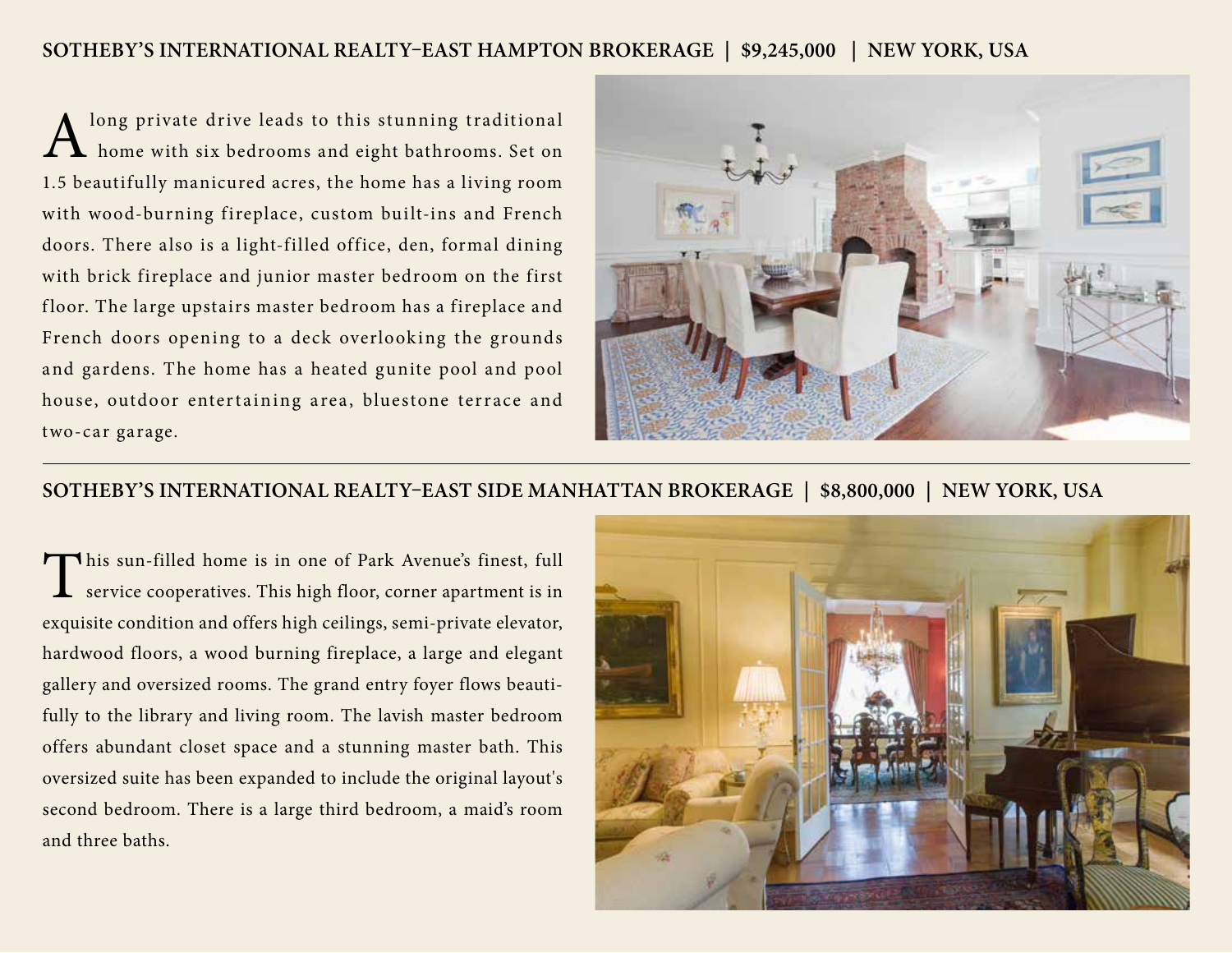#### **SOTHEBY'S INTERNATIONAL REALTY–PALM BEACH BROKERAGE | \$8,725,000 | FLORIDA, USA**



This great example of Dutch Colonial architecture sits on an oversized lot in one of the most desirable areas of the beautiful island of Palm Beach. Built in 2003, this bright home boasts almost 8,300 total square feet of elegant island living. With six bedrooms and eight-and-a-half baths, it offers ample and well thought out entertaining spaces.

#### **HONG KONG SOTHEBY'S INTERNATIONAL REALTY | \$8,103,325 (USD) \$62,800,000 (HK) | CALIFORNIA, USA**



This family apartment has a round balcony with floor-to-ceiling **L** windows and high ceilings. There is an open view of the greenery, central business district and a part of the harbor. There are high quality finishes and furniture throughout, and a three-bedroom layout with high space efficiency. Extremely spacious living and dining rooms are in split levels and boast stunning floor-to-ceilings. The master bedroom consists of a walk-in closet and an ensuite bathroom. Two other bedrooms including one ensuite have built-in wardrobes. .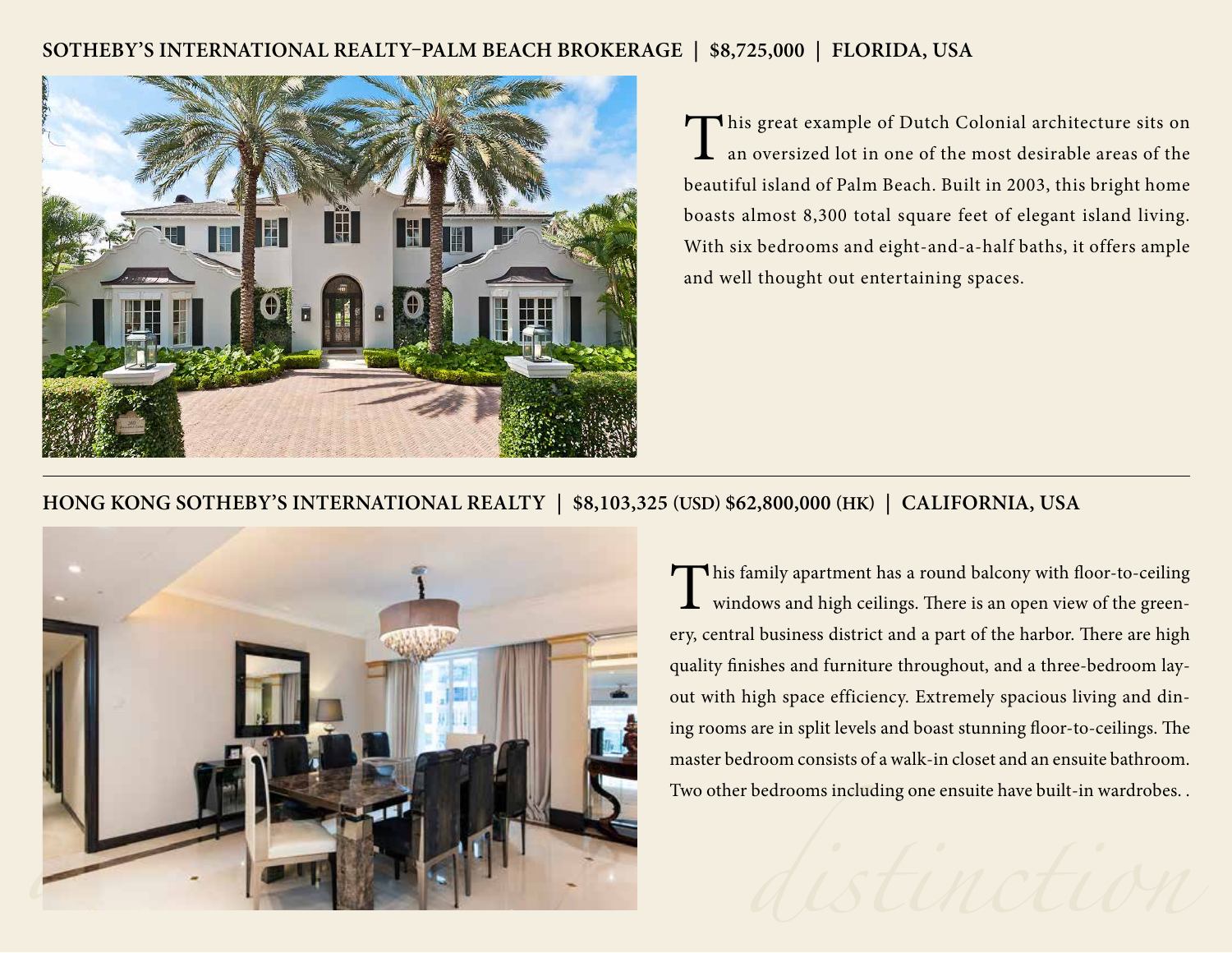# *Other noteworthy sales from around the world...*

- **WALLACE & CO. SOTHEBY'S INTERNATIONAL REALTY | \$7,900,000 | MASSACHUSETTS, USA**
- **BRIGGS FREEMAN SOTHEBY'S INTERNATIONAL REALTY | \$7,500,000 | TEXAS, USA**
- **SOTHEBY'S INTERNATIONAL REALTY–SANTA FE–MAIN DOWNTOWN BROKERAGE | \$7,500,000 | NEW MEXICO, USA**
- **JACKSON HOLE SOTHEBY'S INTERNATIONAL REALTY | \$7,350, 000 | WYOMING, USA**
- **ASPEN SNOWMASS SOTHEBY'S INTERNATIONAL REALTY | \$6,865,000 | COLORADO, USA**
- **ISLAND SOTHEBY'S INTERNATIONAL REALTY | \$6,800,000 | HAWAII, USA**
- **BRIGGS FREEMAN SOTHEBY'S INTERNATIONAL REALTY | \$6,650,000 | TEXAS, USA**
- **SOTHEBY'S INTERNATIONAL REALTY–EAST SIDE MANHATTAN BROKERAGE | \$6,500,000 | NEW YORK, USA**
- **JULIA B. FEE SOTHEBY'S INTERNATIONAL REALTY | \$6,200,000 | NEW YORK, USA**
- **hch SOTHEBY'S INTERNATIONAL REALTY | \$6,050,000 | NEW JERSEY, USA**
- **JACKSON HOLE SOTHEBY'S INTERNATIONAL REALTY | \$6,000,000 | WYOMING, USA**
- **KUPER SOTHEBY'S INTERNATIONAL REALTY | \$5,946,000 | TEXAS, USA**
- **BRANDYWINE FINE PROPERTIES SOTHEBY'S INTERNATIONAL REALTY | \$5,900,000 | MARYLAND, USA**
- **FULLER SOTHEBY'S INTERNATIONAL REALTY | \$5,750,000 | COLORADO, USA**
- **GIBSON SOTHEBY'S INTERNATIONAL REALTY | \$5,607,500 | MASSACHUSETTS, USA**